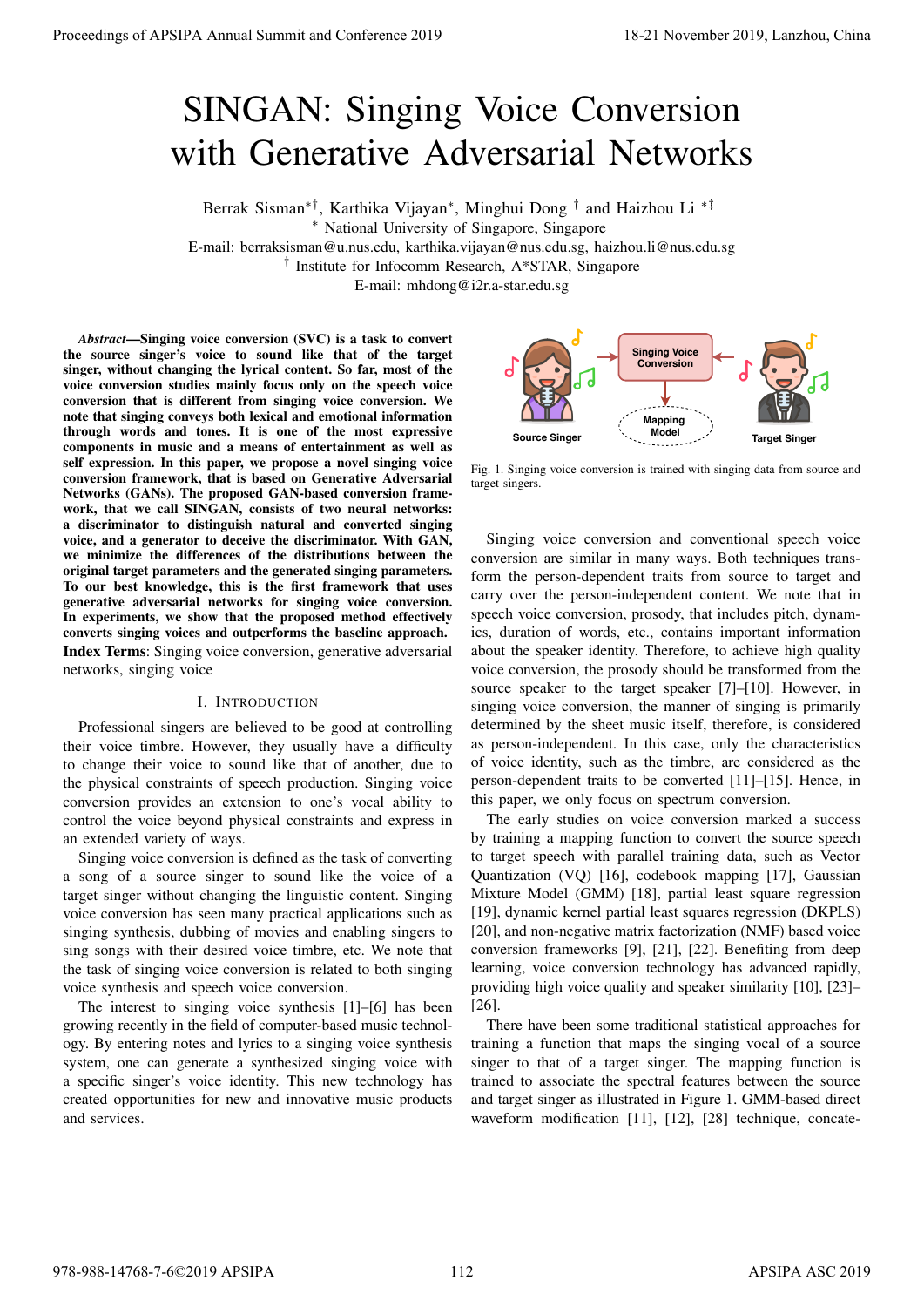

Fig. 2. System diagram of the traditional Generative Adversarial Networks [27].

native singing voice conversion [13], GMM-based spectrum mapping for VOCALOID singing synthesizer [29], GMMbased voice conversion with vocal tract area function [14] and many-to-many eigenvoice conversion [15] are the traditional singing voice conversion frameworks, that achieve high-quality converted singing voice. The statistical approaches have benefited from the success of speech voice conversion.

We notice that deep learning approaches have not become very popular in singing voice conversion yet. Only recently, a DBLSTM-based singing voice conversion [30], that uses PPGs [22] for the mapping function, was studied. PPGs, derived from a speech recognition system, represent the posterior probability of the speech frame with respect to the phonetic classes, that are believed to be speaker independent [23], [31]. We note that DBLSTM with PPGs is a clever solution to speech and singing [30] voice conversion with non-parallel training data. However, it works with a speech recognition system, therefore, hinges on the quality of the speech recognition.

In this paper, we propose the use of generative adversarial network for singing voice conversion, that doesn't require a speech recognition system. Generative Adversarial Network (GAN) is a generative model that can learn a complex relationship between source and target features through an adversarial process. Recently, GANs have been successfully used in many fields such as image-to-image translation [32], speech recognition [33], and speech enhancement [34]. Moreover, GAN-based models such as GAN+WaveNet [35], VAW-GAN [36] and CycleGAN [37], [38] have shown to be effective in speech voice conversion. As GAN performs well with a smaller amount of training data than other deep neural networks, we hope to achieve high quality converted singing without the need of large training data.

The main contributions of this paper include, 1) we propose a novel singing voice conversion framework, that is based on Generative Adversarial Networks, 2) by using GAN, we eliminate the need of any external process, such as speech recognition, and reduce the reliance on large amount of training data, and 3) we achieve high quality singing voice that outperforms other DNN-based techniques. To our best knowledge, this paper reports the first successful attempt to use Generative Adversarial Networks in singing voice conversion.

This paper is organized as follows: In Section 2, we describe the Generative Adversarial Networks. In Section 3, we present our novel singing voice conversion framework. We report the

experiments in Section 4 and conclude in Section 5.

## II. GENERATIVE ADVERSARIAL NETWORKS (GANS)

A generative adversarial network [27] consists of a generator and a discriminator  $D(x; \theta_D)$ , where  $\theta_D$  is the model parameters for the discriminator. In this structure, generator basically serves as a mapping function from distribution of source to distribution of target. The posterior probability of an input  $x$  being a natural data, can be obtained by taking the sigmoid function from the discriminator's output,  $1/(1 + exp(-D(x)))$ . The discriminator is trained to make the posterior probability 1 for natural data and 0 for generated data, while the generator is trained to deceive the discriminator. The system model of a traditional Generative Adversarial Network is given in Figure 2.

Generative adversarial networks have recently been shown to be an effective training method and have become popular in many fields such as image generation [39], image synthesis [39], speech enhancement [34], language identification [40], and text-to-speech synthesis [41]. Moreover, GANs have been recently used for speech voice conversion [35], [42] and achieve remarkable performance in terms of voice quality and speaker similarity. More recently, GAN-based speech voice conversion techniques include VAW-GAN [36], Cycle-GAN [37], CycleGAN-VC2 [43] and STARGAN-VC [44] that achieve remarkable performance with nonparallel training data. In this paper, we propose to use GANs for high-quality singing voice conversion.

# III. GANS FOR SINGING VOICE CONVERSION

In this section, we explain the technical steps of our proposed GAN-based singing voice conversion framework. With parallel training data, we use source and target singing spectral features as the input for the generative adversarial network, we therefore call the proposed framework as *SINGAN*.

Singing voice conversion is a challenging task as the modeling and the conversion of singing spectrum is not straightforward. Moreover, singing is a form of art, and any distortion on the converted singing voice cannot be tolerated. To achieve high quality singing voice, there have been some statistical methods that are based on GMM [11], [12], by using parallel data. The furtherance in deep learning has a positive impact in many fields, that also include speech synthesis and voice conversion. However, deep neural networks have not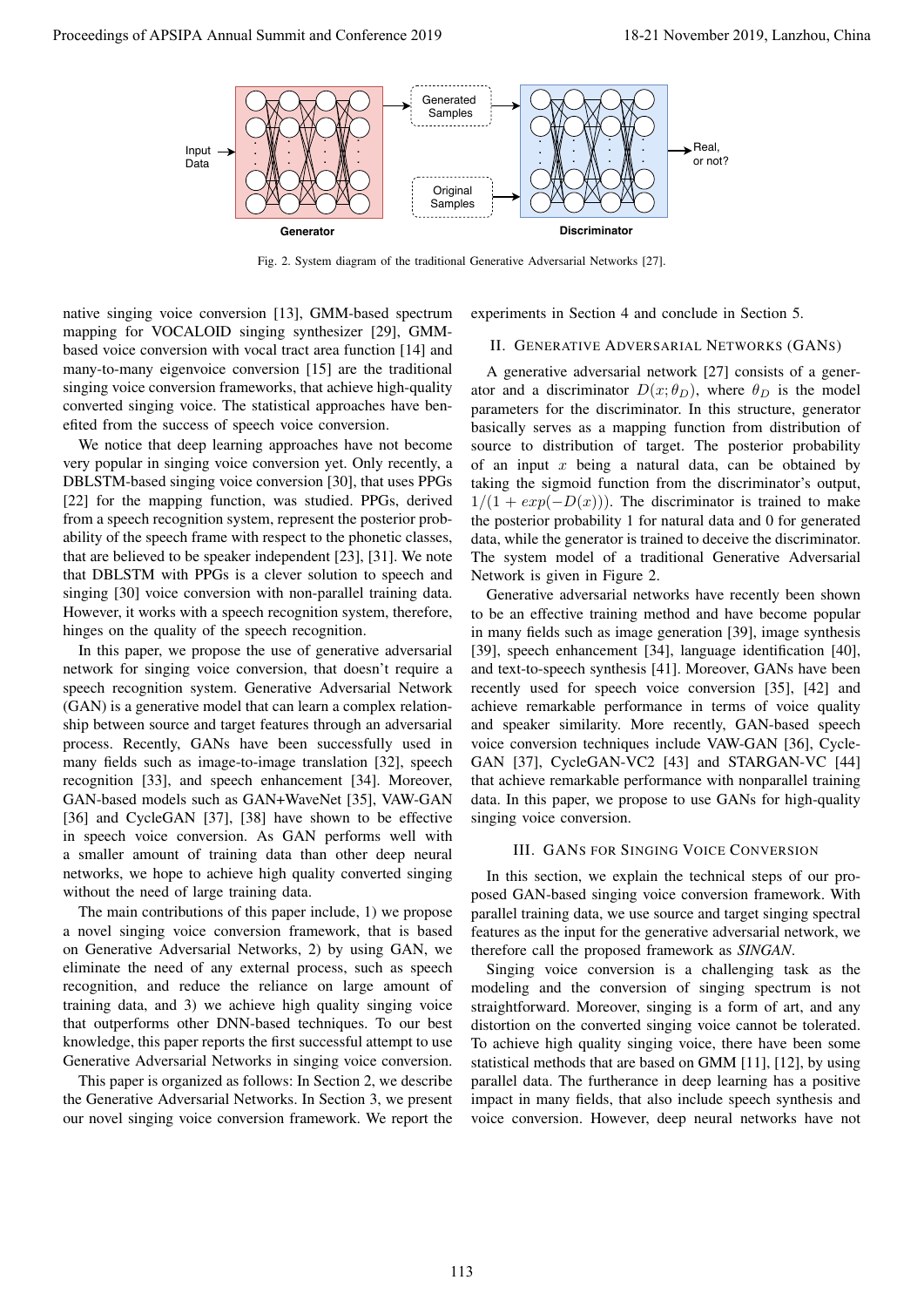

Fig. 3. The training phase of the proposed GAN-based singing voice conversion framework. Source and target speakers sing the same songs during training phase.



Fig. 4. The run-time phase of the proposed GAN-based singing voice conversion framework for inter-gender source and target singers.

been well explored for singing voice conversion. To our best knowledge, this paper is the first to propose a GAN-based singing voice conversion framework.

SINGAN shares similar motivation with [30] regarding the use of deep learning in singing voice conversion. However, it differs from [30] in many ways, for example: 1) The fundamental difference is that we train a generative adversarial network to learn a mapping between source and target singers, while [30] uses DBLSTM to learn this mapping; 2) With SINGAN. we study a one-to-one singing voice conversion system with a small parallel training set, while [31] studies a many-to-one conversion with a large amount of non-parallel training data. 3) SINGAN does not hinge on automatic speech recognition (ASR) performance, while the approach in [30] performs mapping in between spectral features and PPGs, that are the intermediate results of an ASR system.

# *A. Training Phase*

The training phase of the SINGAN framework is given in Figure 3. The training process involves three steps: 1) to perform WORLD analysis to obtain the spectral and prosody features, 2) to use dynamic time warping algorithm for temporal alignment of source and target singing spectral features, and 3) to train the generative adversarial network by using the aligned singing source and target features.

We propose to use GANs to learn the essential differences between the source singing and the original target singing through a discriminative process. Our GAN structure consists of two DNNs, that are iteratively updated by minibatch stochastic gradient descent. The discriminator, that we use in this paper can be seen as a DNN-based anti-spoofing system that distinguishes between natural and synthetic singing voice.

# *B. Run-time Conversion Phase*

The run-time conversion phase of SINGAN is given in Figure 4. The run-time conversion phase also has 3 steps as follows: 1) to obtain source singing features using WORLD analysis, 2) to generate the converted singing spectral features by using the GAN, that is already trained, and 3) to generate the converted singing waveform by using WORLD synthesis.

In this paper, during the run-time conversion phase, we only convert the spectral features with the trained generative adversarial network. Previous studies [28] suggest that, in intra-gender SVC, such as male-to-male and female-to-female singer identity conversions, it is not always necessary to transform F0 values of the source singer to those of the target singer, because both singers often sing on key. Moreover, the conversion of aperiodicity usually has only a small impact on the converted singing voice. Therefore, it suffices to only perform spectral feature conversion to achieve acceptable singing voice quality. In this paper, we do not perform F0 conversion for intra-gender SVC experiments. However, for inter-gender SVC experiments, we perform linear F0 conversion that is to normalize the mean and variance of the source speaker's F0 to that of target speaker.

## IV. EXPERIMENTS

In this section, we evaluate the effectiveness of the proposed singing voice conversion algorithm in terms of spectral feature conversion. We conduct both objective and subjective evaluations to compare the proposed SINGAN with a traditional DNN-based voice conversion framework.

#### *A. Experimental Conditions*

We conduct experiments on NUS Sung and Spoken Lyrics Corpus (NUS-48E corpus) [45] to assess the performance of the proposed SINGAN framework. The corpus consists of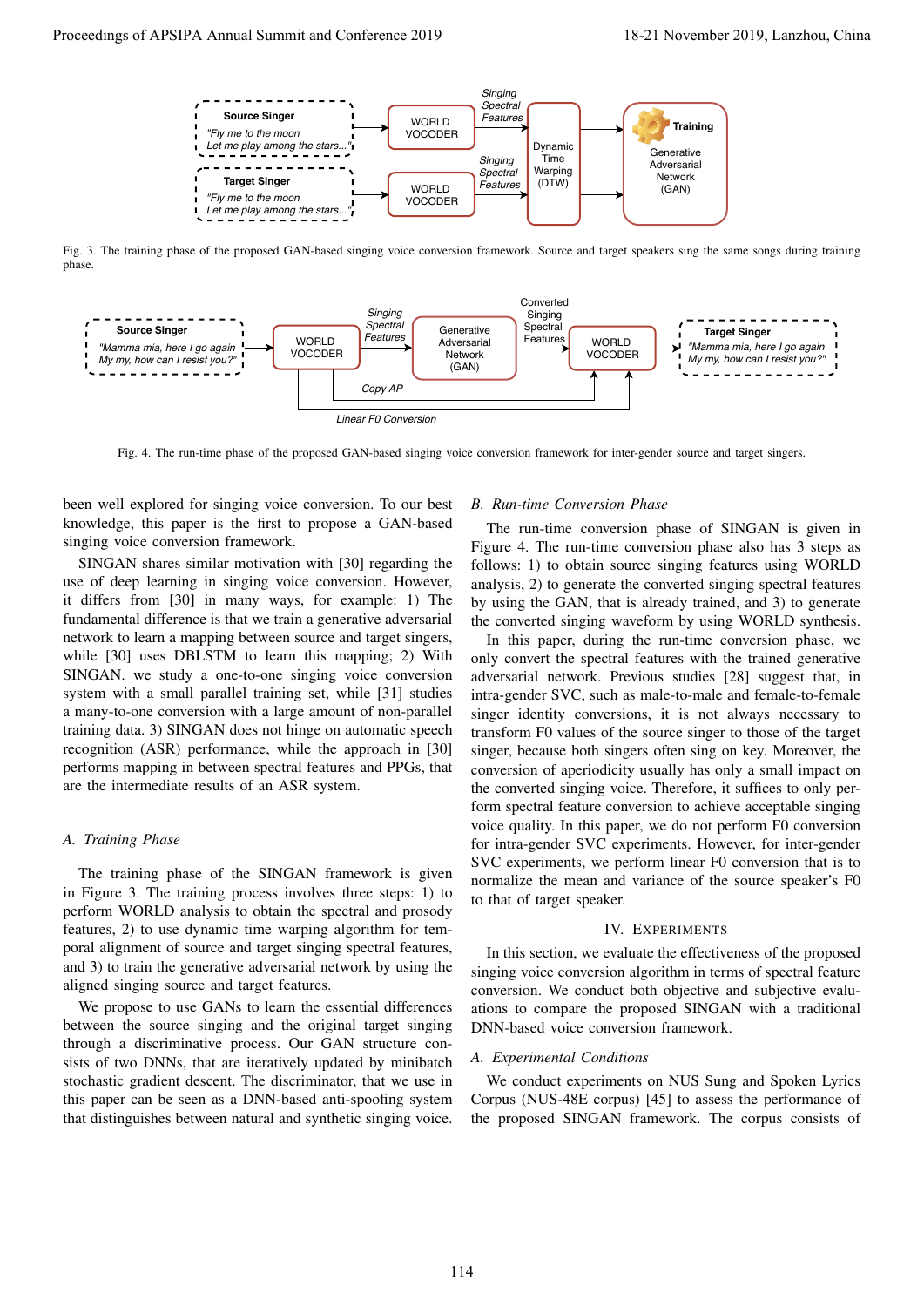| <b>Frameworks</b>                                                  | <b>Gender Information</b> | Training Data (# song pairs)                                                                                                                                                                                                                                                                             | MCD [cv]     | <b>MCD</b> [source]                                                                                                                                                          |          |
|--------------------------------------------------------------------|---------------------------|----------------------------------------------------------------------------------------------------------------------------------------------------------------------------------------------------------------------------------------------------------------------------------------------------------|--------------|------------------------------------------------------------------------------------------------------------------------------------------------------------------------------|----------|
| <b>DNN-based Baseline</b>                                          |                           | 3                                                                                                                                                                                                                                                                                                        | 6.15<br>5.98 | 6.81<br>6.68                                                                                                                                                                 |          |
|                                                                    | male-to-male              | 5<br>7                                                                                                                                                                                                                                                                                                   | 5.73         | 6.49                                                                                                                                                                         |          |
|                                                                    |                           | 3                                                                                                                                                                                                                                                                                                        | 5.81         | 6.45                                                                                                                                                                         |          |
| <b>SINGAN</b>                                                      | male-to-male              | 5<br>7                                                                                                                                                                                                                                                                                                   | 5.52<br>5.36 | 6.27<br>6.03                                                                                                                                                                 |          |
|                                                                    |                           | 3                                                                                                                                                                                                                                                                                                        | 6.32         | 7.12                                                                                                                                                                         |          |
| <b>DNN-based Baseline</b>                                          | female-to-male            | 5                                                                                                                                                                                                                                                                                                        | 6.12         | 6.83                                                                                                                                                                         |          |
|                                                                    |                           | 7<br>$\overline{3}$                                                                                                                                                                                                                                                                                      | 5.89<br>5.97 | 6.65<br>6.58                                                                                                                                                                 |          |
| <b>SINGAN</b>                                                      | female-to-male            | 5<br>7                                                                                                                                                                                                                                                                                                   | 5.74<br>5.53 | 6.38<br>6.12                                                                                                                                                                 |          |
|                                                                    |                           | TABLE I<br>A SUMMARY OF THE COMPARISON BETWEEN THE DNN-BASED BASELINE FRAMEWORK, AND THE PROPOSED SINGAN FRAMEWORK. WE CONDUCT<br>EXPERIMENTS WITH 3, 5 AND 7 SOURCE-TARGET SONG PAIRS TO SHOW THE EFFECT OF LIMITED TRAINING DATA. IN ALL EXPERIMENTS, PARELLEL<br>DATA HAVE BEEN USED DURING TRAINING. |              |                                                                                                                                                                              |          |
| audio recordings of the sung and spoken lyrics of 48 English       |                           |                                                                                                                                                                                                                                                                                                          |              | Signal-to-Noise Ratio                                                                                                                                                        |          |
| songs by 12 professional singers. To assess the effect of          |                           |                                                                                                                                                                                                                                                                                                          |              |                                                                                                                                                                              |          |
| limited data, we conduct experiments with 3, 5 and 7 source-       |                           | $DNN$ (m-m)                                                                                                                                                                                                                                                                                              |              |                                                                                                                                                                              | 2.15     |
| target singing pairs. We use the WORLD vocoder [46] for            |                           |                                                                                                                                                                                                                                                                                                          |              |                                                                                                                                                                              |          |
| feature analysis and synthesis. We extracted 34 Mel-cepstral       |                           | SINGAN (m-m)                                                                                                                                                                                                                                                                                             |              |                                                                                                                                                                              | 2.47     |
| coefficients (MCEPs), logarithmic fundamental frequency (log       |                           |                                                                                                                                                                                                                                                                                                          |              |                                                                                                                                                                              |          |
| F0), and aperiodicities (APs) every 5 ms by using the WORLD        |                           | DNN (f-m)                                                                                                                                                                                                                                                                                                |              |                                                                                                                                                                              | 2.08     |
| analyzer. For preprocessing, we normalize the source and           |                           | SINGAN (f-m)                                                                                                                                                                                                                                                                                             |              |                                                                                                                                                                              | 2.26     |
| target MCEPs to zero-mean and unit variance by using the           |                           |                                                                                                                                                                                                                                                                                                          |              |                                                                                                                                                                              |          |
| statistics of the training sets. The silent frames are removed     |                           | Ò                                                                                                                                                                                                                                                                                                        | 0.5          | $\overline{2}$<br>1.5                                                                                                                                                        | 2.5<br>3 |
| from the training data in order to increase training accuracy.     |                           |                                                                                                                                                                                                                                                                                                          |              | SNR (dB)                                                                                                                                                                     |          |
| The proposed SINGAN is used to convert MCEPs (Q                    |                           | Fig. 5. Comparison of the SNR results between the proposed SINGAN<br>and DNN-based baseline singing voice conversion framework. In all of the                                                                                                                                                            |              |                                                                                                                                                                              |          |
| $=$ 34 + 1 dimensions including 0th coefficient). Therefore,       |                           | experiments, 7 songs, that are from the source and target singers, have been                                                                                                                                                                                                                             |              |                                                                                                                                                                              |          |
| the objective of our experiments is to analyze the quality         |                           | used as training data.                                                                                                                                                                                                                                                                                   |              |                                                                                                                                                                              |          |
| of the converted MCEPs. We directly copy the aperiodicity          |                           |                                                                                                                                                                                                                                                                                                          |              |                                                                                                                                                                              |          |
| from source speaker. For intra-gender experiments, we do not       |                           |                                                                                                                                                                                                                                                                                                          |              |                                                                                                                                                                              |          |
| perform F0 conversion, while for inter-gender experiments we       |                           | a dynamic time warping algorithm to temporally align source                                                                                                                                                                                                                                              |              |                                                                                                                                                                              |          |
| perform linear F0 conversion that is to normalize the mean and     |                           | and target singing features. We then train a DNN by using                                                                                                                                                                                                                                                |              |                                                                                                                                                                              |          |
| variance of the source speaker's F0 to that of target speaker.     |                           | these aligned source and target singing features, that is in                                                                                                                                                                                                                                             |              |                                                                                                                                                                              |          |
| Dynamic time warping was used to align total frame lengths         |                           | a similar way to the conventional speech voice conversion.                                                                                                                                                                                                                                               |              |                                                                                                                                                                              |          |
| of the input and output speech parameters.                         |                           | In the experiments, we constructed DNNs for male-to-male                                                                                                                                                                                                                                                 |              |                                                                                                                                                                              |          |
|                                                                    |                           | conversion and female-to-male conversion. The hidden layers                                                                                                                                                                                                                                              |              |                                                                                                                                                                              |          |
| The proposed SINGAN structure consists of two DNNs,                |                           |                                                                                                                                                                                                                                                                                                          |              |                                                                                                                                                                              |          |
| that are iteratively updated by minibatch stochastic gradient      |                           | of the DNN have $3 * 512$ units. We note that DNN-based                                                                                                                                                                                                                                                  |              |                                                                                                                                                                              |          |
| descent. In the experiments, we construct DNNs for male-to-        |                           | approach has been widely used as a baseline for GAN-based                                                                                                                                                                                                                                                |              |                                                                                                                                                                              |          |
| male and female-to-male singing voice conversion. The hidden       |                           | speech synthesis and voice conversion frameworks [41].                                                                                                                                                                                                                                                   |              |                                                                                                                                                                              |          |
| layers of the generator and discriminator have $3 * 512$ units     |                           |                                                                                                                                                                                                                                                                                                          |              |                                                                                                                                                                              |          |
| and $3 * 256$ units, respectively. The discriminator, that we use  |                           | C. Objective Evaluation                                                                                                                                                                                                                                                                                  |              |                                                                                                                                                                              |          |
| in this paper can be seen as a DNN-based anti-spoofing system      |                           |                                                                                                                                                                                                                                                                                                          |              | We adopt the Mel-cepstral distortion (MCD) [28] between                                                                                                                      |          |
| that distinguishes between natural and synthetic singing voice.    |                           | (1) the MCCs of source singer's natural singing and the                                                                                                                                                                                                                                                  |              |                                                                                                                                                                              |          |
|                                                                    |                           | converted MCCs, that is denoted as $MCD[source]$ and (2)                                                                                                                                                                                                                                                 |              |                                                                                                                                                                              |          |
| B. Singing Voice Conversion with DNNs as a Baseline                |                           | the MCCs of target singer's natural singing and the converted                                                                                                                                                                                                                                            |              |                                                                                                                                                                              |          |
| As a baseline, we choose to use deep neural network (DNN)          |                           | MCCs, that is denoted as $MCD[cv]$ . MCD values are calcu-                                                                                                                                                                                                                                               |              |                                                                                                                                                                              |          |
| approach [47] to singing voice conversion. Our aim is to find      |                           | lated as follows:                                                                                                                                                                                                                                                                                        |              |                                                                                                                                                                              |          |
| a mapping between source and target singers by using parallel      |                           |                                                                                                                                                                                                                                                                                                          |              |                                                                                                                                                                              |          |
| training data. Similar to that of SINGAN, we extracted 34          |                           |                                                                                                                                                                                                                                                                                                          |              |                                                                                                                                                                              |          |
| Mel-cepstral coefficients (MCEPs), logarithmic fundamental         |                           |                                                                                                                                                                                                                                                                                                          |              |                                                                                                                                                                              |          |
| frequency (log F0), and aperiodicities (APs) every 5 ms by         |                           |                                                                                                                                                                                                                                                                                                          |              |                                                                                                                                                                              |          |
| using the WORLD analyzer. We then normalized the source            |                           |                                                                                                                                                                                                                                                                                                          |              |                                                                                                                                                                              |          |
| and target MCEPs to zero-mean and unit variance by using           |                           |                                                                                                                                                                                                                                                                                                          |              |                                                                                                                                                                              |          |
| the statistics of the training sets. During training, we first use |                           |                                                                                                                                                                                                                                                                                                          |              | $MCD[cv] = \frac{10}{\log 10} \sqrt{2 \sum_{m=1}^{35} (c_t(m) - c_{cv}(m))^2}$ (1)<br>$MCD[source] = \frac{10}{\log 10} \sqrt{2 \sum_{m=1}^{35} (c_s(m) - c_{cv}(m))^2}$ (2) |          |
|                                                                    |                           |                                                                                                                                                                                                                                                                                                          |              |                                                                                                                                                                              |          |
|                                                                    |                           |                                                                                                                                                                                                                                                                                                          |              |                                                                                                                                                                              |          |
|                                                                    |                           |                                                                                                                                                                                                                                                                                                          |              |                                                                                                                                                                              |          |
|                                                                    |                           |                                                                                                                                                                                                                                                                                                          |              |                                                                                                                                                                              |          |

A SUMMARY OF THE COMPARISON BETWEEN THE DNN-BASED BASELINE FRAMEWORK, AND THE PROPOSED SINGAN FRAMEWORK. WE CONDUCT EXPERIMENTS WITH 3, 5 AND 7 SOURCE-TARGET SONG PAIRS TO SHOW THE EFFECT OF LIMITED TRAINING DATA. IN ALL EXPERIMENTS, PARELLEL DATA HAVE BEEN USED DURING TRAINING.

# *B. Singing Voice Conversion with DNNs as a Baseline*



Fig. 5. Comparison of the SNR results between the proposed SINGAN and DNN-based baseline singing voice conversion framework. In all of the experiments, 7 songs, that are from the source and target singers, have been used as training data.

#### *C. Objective Evaluation*

$$
MCD[cv] = \frac{10}{\log 10} \sqrt{2 \sum_{m=1}^{35} (c_t(m) - c_{cv}(m))^2}
$$
 (1)

$$
MCD[source] = \frac{10}{\log 10} \sqrt{2 \sum_{m=1}^{35} (c_s(m) - c_{cv}(m))^2}
$$
 (2)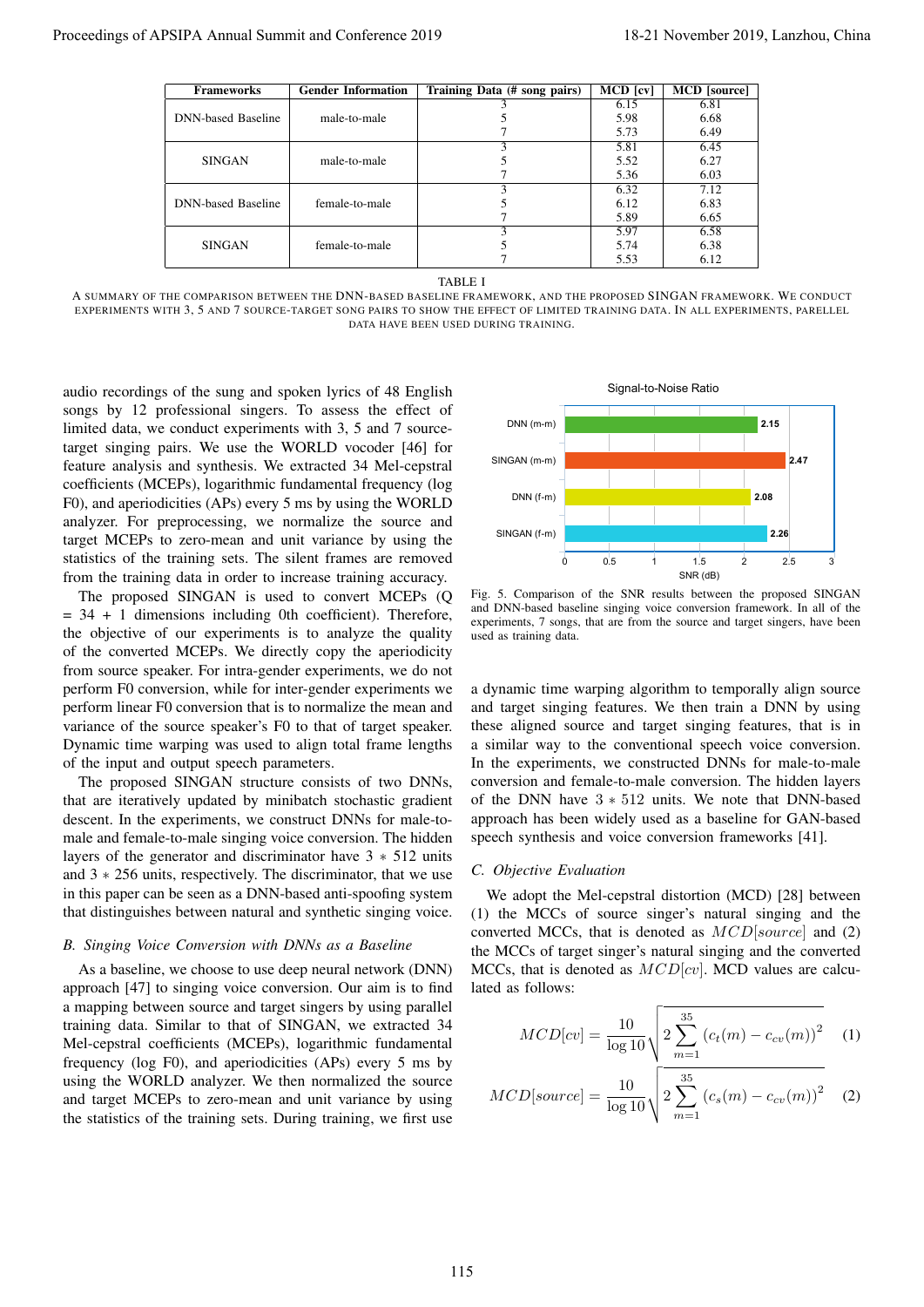

Fig. 6. Singing voice conversion is trained with singing data from source and target singers. Both frameworks are trained with 7-7 source-target song pairs.

where  $c_{cv}(m)$ ,  $c_t(m)$  and  $c_s(m)$  are the  $m^{th}$  coefficients of the converted singing MCCs, target singing MCCs, and source singing MCCs, respectively. We calculate the MCD values frame-by-frame over all the paired frames in the test set, and report the average MCD values. We note that a lower MCD value indicates smaller spectral distortion.

Moreover, we report the signal to noise ratio (SNR) [35] between converted singing waveform and target singing waveform. SNR values are calculated as follows:

$$
SNR[dB] = 10 \log_{10} \left( \frac{\sum_{n=1}^{N} x(n)^2}{\sum_{n=1}^{N} (x(n) - y(n))^2} \right) \tag{3}
$$

where  $x(n)$  is the converted singing waveform, and  $y(n)$  is the target singing waveform at time  $n$ . The objective evaluation results are shown in Table 1 and Figure 5.

In Table 1, we report the  $MCD[source]$  and  $MCD[cv]$ under different training settings. We would like to compare the proposed SINGAN and the DNN-based baseline framework in terms of training data size and gender of the singers. Firstly, we see that SINGAN outperforms the DNN-based approach by achieving lower  $MCD[cv]$  and  $MCD[source]$ in all cases. Secondly, the proposed SINGAN achieves better performance in intra-gender singing voice conversion, that is also consistent with the DNN-based approach. Thirdly, we observe that  $MCD[cv]$  is always lower than  $MCD[source]$ . The results suggest that SINGAN framework generates a singing spectrum, that is more similar to the original target singer. Last but not least, we would like to note that the proposed SINGAN can work remarkably well with limited amount of parallel data and outperforms the baseline in all settings. For example, SINGAN (male-to-male) with 3 song pairs achieves the  $MCD[cv]$  value of 5.81, while baseline DNN (male-to-male) achieves the  $MCD[cv]$  value of 5.98 with 5 song pairs. Fig. 6. Simpley vectors are also between the state of the state of the state of the state of the state of the state of the state of the state of the state of the state of the state of the state of the state of the state o Proceeding of APSIPA Annual Summit at China 1991<br>
Proceedings of APSIPA Annual Summit at China 2019<br>
Proceedings of APSIPA Annual Summit at China 2019<br>
Proceedings of APSIPA Annual Summit at China 2019<br>
The Summit at Chin

In Figure 5, we report the SNR values under different training settings. We can see that SINGAN always outperforms the DNN-based baseline framework by achieving higher SNR, that is also consistent with the previous experiments. We can also see that intra-gender singing voice conversion achieves better performance than inter-gender singing voice conversion,



Fig. 7. Singing voice conversion is trained with singing data from source and target singers. SINGAN is trained with 5-5 source and target song pairs while DNN is trained with 7-7 source and target song pairs.

# *D. Subjective Evaluation*

We conduct two listening experiments to assess the performance of the proposed SINGAN for singing voice conversion, in terms of voice quality and speaker similarity. 20 subjects participated in all the listening tests. Each subject listens to 30 converted singing samples.

Firstly, we evaluate the sound quality of the converted voices with mean opinion score (MOS), that is reported in Figure 6. The listeners rate the quality of the converted voice using a 5-point scale: 5 for excellent, 4 for good, 3 for fair, 2 for poor, and 1 for bad. We compare SINGAN and DNN in terms of singing voice conversion performance. We use 7 source target song pairs to train the SINGAN and the baseline DNN framework. As can be seen, SINGAN outperforms the DNNbased baseline framework by achieving the MOS value of 3.89  $\pm 0.11.$ 

We further conduct preference test, that is reported in Figure 7, to compare SINGAN with DNN baseline, in terms of speaker similarity. To show the capability of our proposed framework under limited data, we use 7 song pairs for DNN training, while we only use 5 song pairs for SINGAN training. We show that SINGAN outperforms the DNN-based approach in terms of speaker similarity, even with less training data, as it is chosen as the better sample for  $(66.8 \pm 2.2)$  percent of the time. Singing samples can be found in the following link: https://sites.google.com/view/berraksisman/.

### V. CONCLUSION

In this paper, we propose a novel singing voice conversion framework, that is based on generative adversarial networks. The proposed approach performs remarkably well with very limited parallel training data from both singers. In the experiments, we outperform the baseline and achieve high-quality singing voice. We believe that proposed approach produce good results and can even serve as baseline SVC framework in the future.

We have also tried applying generative adversarial networks for singing voice conversion with nonparallel data and have obtained some good preliminary results. More investigation on the parallel-data-free singing voice conversion will be conducted in the future.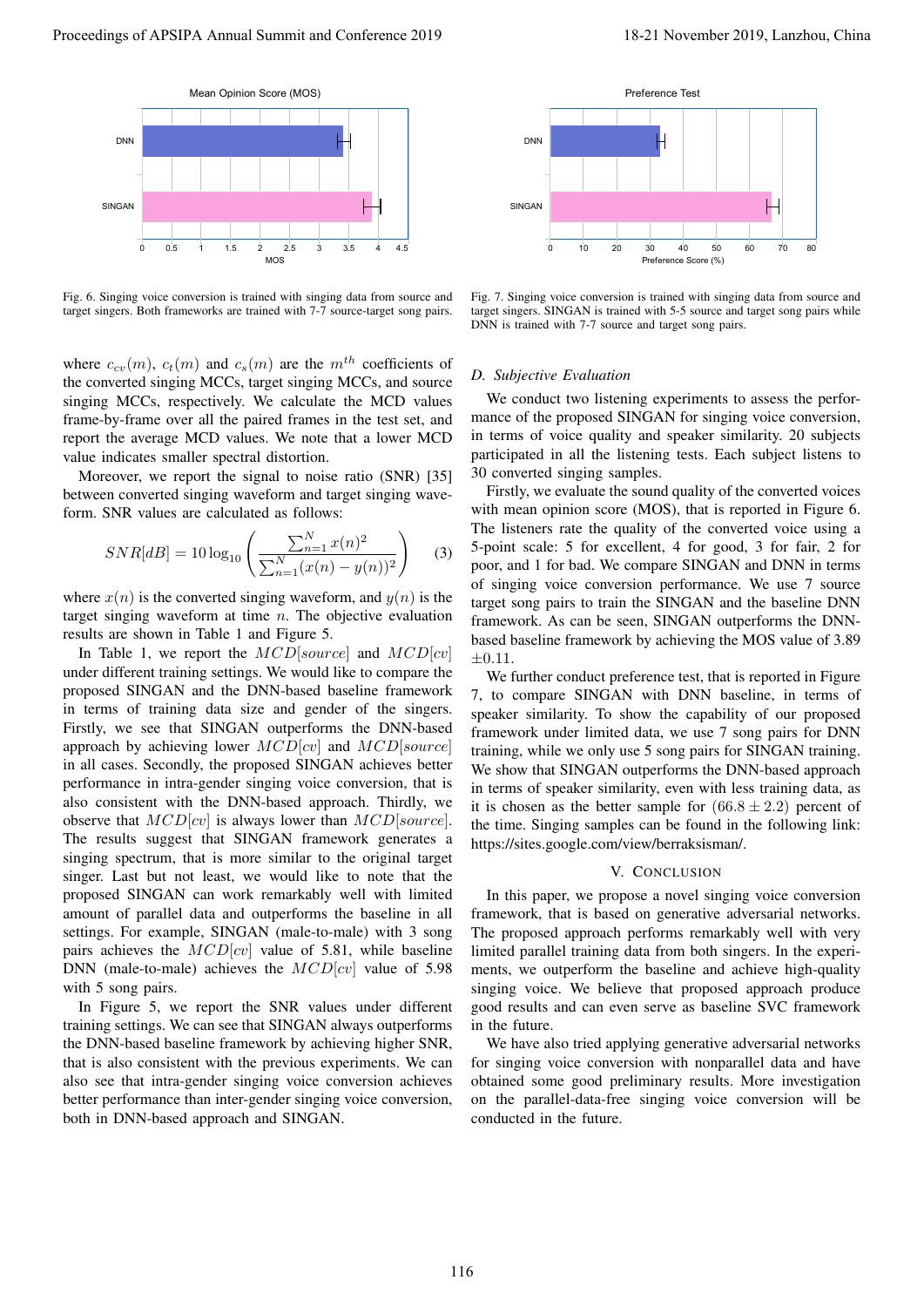## ACKNOWLEDGMENT

This research is supported by Programmatic grant no. A18A2b0046 from the Singapore Governments Research, Innovation and Enterprise 2020 plan (Advanced Manufacturing and Engineering domain). This research is also supported by the National Research Foundation Singapore under its AI Singapore Programme (Award Number: AISG-100E-2018-006). Berrak Sisman is funded by A\*STAR Graduate Academy under Singapore International Graduate Award (SINGA). Proceeding of APSIPA Annual Summit and Conference 2019 11 and Conference 2019 12 and Conference 2019 12 and Conference 2019 12 and Conference 2019 12 and Conference 2019 12 and Conference 2019 12 and Conference 2019 12 an

#### **REFERENCES**

- [1] K Saino, M Tachibana, and H Kenmochi, "A singing style modeling system for singing voice synthesizers," *INTERSPEECH*, 2010.
- [2] M Nishimura, K Hashimoto, O Keiichiro, N Nankaku, and K Tokuda, "Singing voice synthesis based on deep neural networks," *INTER-SPEECH*, 2016.
- [3] H Kenmochi and H Ohshita, "VOCALOID Commercial singing synthesizer based on sample concatenation," *INTERSPEECH*, 2007.
- [4] Xavier Rodet, "Synthesis and processing of the singing voice," *in Proc. of the 1st IEEE Benelux MPCA Workshop*, 2002.
- [5] T. Nakano and M. Goto, "Vocalistener2: A singing synthesis system able to mimic a users singing in terms of voice timbre changes as well as pitch and dynamics," *ICASSP*, 2011.
- [6] Karthika Vijayan, Xiaoxue Gao, , and Haizhou Li, "Analysis of Speech and Singing Signals for Temporal Alignment," *APSIPA ASC 2018*, 2018.
- [7] Berrak Şişman, Haizhou Li, and Kay Chen Tan, "Transformation of prosody in voice conversion," in *2017 Asia-Pacific Signal and Information Processing Association Annual Summit and Conference (APSIPA ASC)*. IEEE, 2017, pp. 1537–1546.
- [8] Berrak Sisman, Grandee Lee, Haizhou Li, and Kay Chen Tan, "On the analysis and evaluation of prosody conversion techniques," in *2017 International Conference on Asian Language Processing (IALP)*. IEEE, 2017, pp. 44–47.
- [9] Berrak Sisman and Haizhou Li, "Wavelet analysis of speaker dependent and independent prosody for voice conversion," *INTERSPEECH*, 2018.
- [10] Berrak Sisman, Mingyang Zhang, and Haizhou Li, "Group sparse representation with wavenet vocoder adaptation for spectrum and prosody conversion," *IEEE/ACM Transactions on Audio, Speech, and Language Processing*, 2019.
- [11] Kazuhiro Kobayashi, Tomoki Toda, Graham Neubig, Sakriani Sakti, and Satoshi Nakamura, "Statistical singing voice conversion based on direct waveform modification with global variance," *INTERSPEECH*, 2015.
- [12] Kazuhiro Kobayashi, Tomoki Toda, Graham Neubig, Sakriani Sakti, and Satoshi Nakamura, "Statistical Singing Voice Conversion with direct Waveform modification based on the Spectrum Differential," *INTERSPEECH*, 2014.
- [13] Fernando Villavicencio and Jordi Bonada, "Applying Voice Conversion To Concatenative Singing-Voice Synthesis," *INTERSPEECH*, 2010.
- [14] Y Kawakami, H Banno, and Itakura F, "GMM voice conversion of singing voice using vocal tract area function," *IEICE technical report. Speech (Japanese edition)*, 2010.
- [15] H Doi, T Toda, T Nakano, M Goto, and S Nakamura, "Singing voice conversion method based on many-to-many eigenvoice conversion and training data generation using a singing-to-singing synthesis system," *APSIPA ASC*, 2012.
- [16] M. Abe, S. Nakamura, K. Shikano, and H. Kuwabara, "Voice conversion through vector quantization," *In ICASSP*, pp. 655–658, 1988.
- [17] Kiyohiro Shikano, Satoshi Nakamura, and Masanobu Abe, "Speaker Adaptation and Voice Conversion by Codebook Mapping," *IEEE International Sympoisum on Circuits and Systems*, pp. 594–597, 1991.
- [18] Tomoki Toda, Alan W. Black, and Keiichi Tokuda, "Voice conversion based on maximum-likelihood estimation of spectral parameter trajectory," *IEEE Transactions on Audio, Speech and Language Processing*, vol. 15, no. 8, pp. 2222–2235, 2007.
- [19] Elina Helander, Tuomas Virtanen, Jani Nurminen, and Moncef Gabbouj, "Voice conversion using partial least squares regression," *IEEE Transactions on Audio, Speech, and Language Processing*, vol. 18, no. 5, pp. 912–921, 2010.
- [20] E. Helander, H. Silen, T. Virtanen, and M. Gabbouj, "Voice conversion using dynamic kernel partial least squares regression," *IEEE Transactions on Audio, Speech, and Language Processing*, vol. 20, no. 3, pp. 806–817, 2012.
- [21] Ryoichi Takashima, Tetsuya Takiguchi, and Yasuo Ariki, "Exemplarbased voice conversion in noisy environment," *In IEEE SLT*, pp. 313– 317, 2012.
- [22] Berrak Çişman, Haizhou Li, and Kay Chen Tan, "Sparse representation of phonetic features for voice conversion with and without parallel data," in *2017 IEEE Automatic Speech Recognition and Understanding Workshop (ASRU)*. IEEE, 2017, pp. 677–684.
- [23] Lifa Sun, Hao Wang, Shiyin Kang, Kun Li, and Helen Meng, "Personalized, cross-lingual TTS using phonetic posteriorgrams," *In INTER-SPEECH*, pp. 322–326, 2016.
- [24] Lifa Sun, Kun Li, Hao Wang, Shiyin Kang, and Helen Meng, "Phonetic posteriorgrams for many-to-one voice conversion without parallel data training," *In IEEE ICME*, 2016.
- [25] Berrak Sisman, Mingyang Zhang, and Haizhou Li, "A voice conversion framework with tandem feature sparse representation and speakeradapted wavenet vocoder," *INTERSPEECH*, 2018.
- [26] Mingyang Zhang, Berrak Sisman, Sai Sirisha Rallabandi, Haizhou Li, and Li Zhao, "Error reduction network for dblstm-based voice conversion," in *2018 Asia-Pacific Signal and Information Processing Association Annual Summit and Conference (APSIPA ASC)*. IEEE, 2018, pp. 823–828.
- [27] Ian J. Goodfellow, Jean Pouget-Abadie, Mehdi Mirza, Bing Xu, David Warde-Farley, Sherjil Ozair, Aaron Courville, and Yoshua Bengio, "Generative adversarial nets," *NIPS Proceedings*, 2014.
- [28] Kazuhiro Kobayashi, Tomoki Toda, and Satoshi Nakamura, "Intragender statistical singing voice conversion with direct waveform modification using log-spectral differential," *Speech Communication*, 2018.
- [29] H Kenmochi and H Ohshita, "VOCALOID Commercial singing synthesizer based on sample concatenation," *INTERSPEECH*, 2007.
- [30] Xin Chen, Wei Chu, Jinxi Guo, and Ning Xu, "Singing Voice Conversion with Non-parallel Data," *arXiv:1903.04124 [eess.AS]*, 2019.
- [31] Yi Zhou, Xiaohai Tian, Haihua Xu, Rohan Kumar Das, and Haizhou Li, "Cross-lingual voice conversion with bilingual phonetic posteriorgrams and average modeling," *.accepted International Conference on Acoustic, Speech and Signal Processing (ICASSP)*, 2019.
- [32] Jun-Yan Zhu, Taesung Park, Phillip Isola, and Alexei A. Efros, "Unpaired Image-to-Image Translation using Cycle-Consistent Adversarial Networks," *ICCV*, 2017.
- [33] Masato Mimura, Shinsuke Sakai, and Tatsuya Kawahara, "Cross-domain speech recognition using nonparallel corpora with cycle-consistent adversarial networks," *IEEE Automatic Speech Recognition and Understanding Workshop (ASRU)*, 2017.
- [34] Zhong Meng, Jinyu Li, Yifan Gong, and Biing-Hwang (Fred) Juang, "Cycle-Consistent Speech Enhancement," *INTERSPEECH*, 2018.
- [35] Berrak Sisman, Mingyang Zhang, Sakriani Sakti, Haizhou Li, and Satoshi Nakamura, "Adaptive wavenet vocoder for residual compensation in gan-based voice conversion," in *2018 IEEE Spoken Language Technology Workshop (SLT)*. IEEE, 2018, pp. 282–289.
- [36] Chin-Cheng Hsu, Hsin-Te Hwang, Yi-Chiao Wu, Yu Tsao, and Hsin-Min Wang, "Voice Conversion from Unaligned Corpora using Variational Autoencoding Wasserstein Generative Adversarial Networks," *arXiv:1704.00849 [cs.CL]*, 2017.
- [37] Takuhiro Kaneko and Hirokazu Kameoka, "Parallel-data-free voice conversion using cycle-consistent adversarial networks," *arXiv*, 2017.
- [38] Fuming Fang, Junichi Yamagishi, Echizen I, and Jaime Lorenzo-Trueba, "High-Quality Nonparallel Voice Conversion Based on Cycle-Consistent Adversarial Network," *IEEE ICASSP*, 2018.
- [39] Han Zhang, Tao Xu, Hongsheng Li, Shaoting Zhang, Xiaogang Wang, Xiaolei Huang, and Dimitris Metaxas, "Stackgan: Text to photo-realistic image synthesis with stacked generative adversarial networks," *ICCV*, 2017.
- [40] Peng Shen, Xugang Lu, Sheng Li, and Hisashi Kawai, "Conditional generative adversarial nets classifier for spoken language identification," *INTERSPEECH*, 2017.
- [41] Yuki Saito, Shinnosuke Takamichi, and Hiroshi Saruwatari, "Statistical parametric speech synthesis incorporating generative adversarial networks," *IEEE/ACM Transactions on Audio, Speech and Language Processing*, 2017.
- [42] Takuhiro Kaneko, Hirokazu Kameoka, Kaoru Hiramatsu, and Kunio